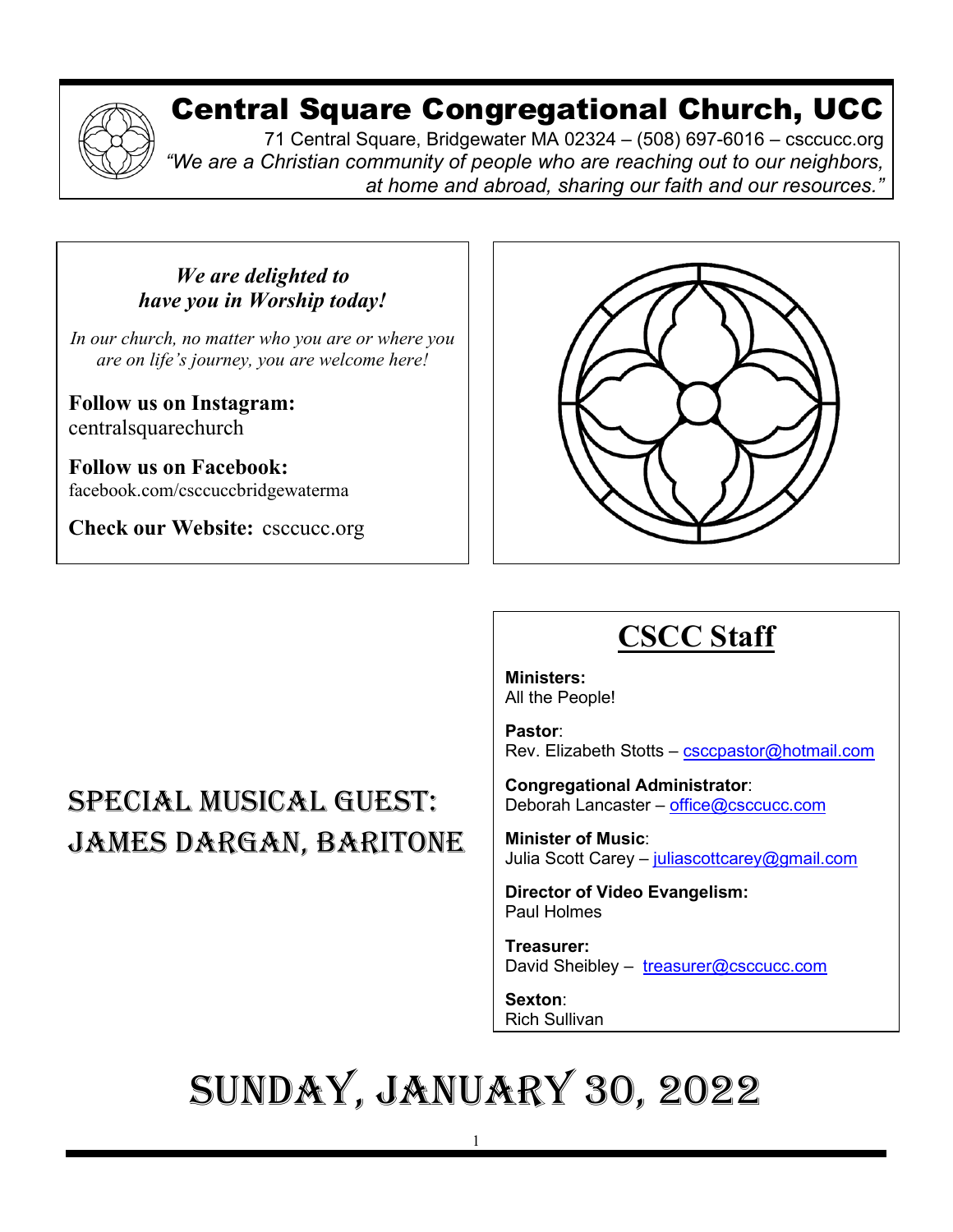| <b>Prelude:</b>                    | "For the Mountains Shall Depart" | by Felix Mendelssohn  |
|------------------------------------|----------------------------------|-----------------------|
| <b>Welcome &amp; Announcements</b> |                                  |                       |
| Introit:                           | "Quoniam tu solus Sanctus"       | by Jan Dismas Zelenka |

#### **Call to Worship**

We gather our hearts together this morning in worship to celebrate God's generous care of us all. When things get rough, God takes us by the hand and leads us through the dark and fearful times in life. So today we acknowledge and celebrate God's compassion and understanding. God's goodness and mercy nurtures and blesses us, and it enriches our souls.

As we worship this morning, we pray for restoration and refreshment.

#### **Hebrew Bible Reading:** Psalm 23

<sup>1</sup>The Lord is my shepherd, I shall not want.

<sup>2</sup>He makes me lie down in green pastures; he leads me beside still waters; <sup>3</sup>he restores my soul. He leads me in right paths for his name's sake.

<sup>4</sup>Even though I walk through the darkest valley, I fear no evil; for you are with me; your rod and your staff— they comfort me.

5 You prepare a table before me in the presence of my enemies; you anoint my head with oil; my cup overflows.

6 Surely goodness and mercy shall follow me all the days of my life, and I shall dwell in the house of the Lord my whole life long.

#### **Opening Prayer** (based on Psalm 23 and Matthew 22:1-14)

Gracious God,

in love You open wide the doors and welcome us into Your presence saints and sinners alike.

You spread before us a feast of love and mercy for the body and soul. We gather our hearts with joy to meet You in this time of worship,

to see Your goodness, to celebrate Your grace and mercy in our lives.

May Your Spirit inspire our praise and thanksgiving,

our prayers and petitions, as we worship together in Your presence. In the name of Jesus Christ,

**Amen.**

2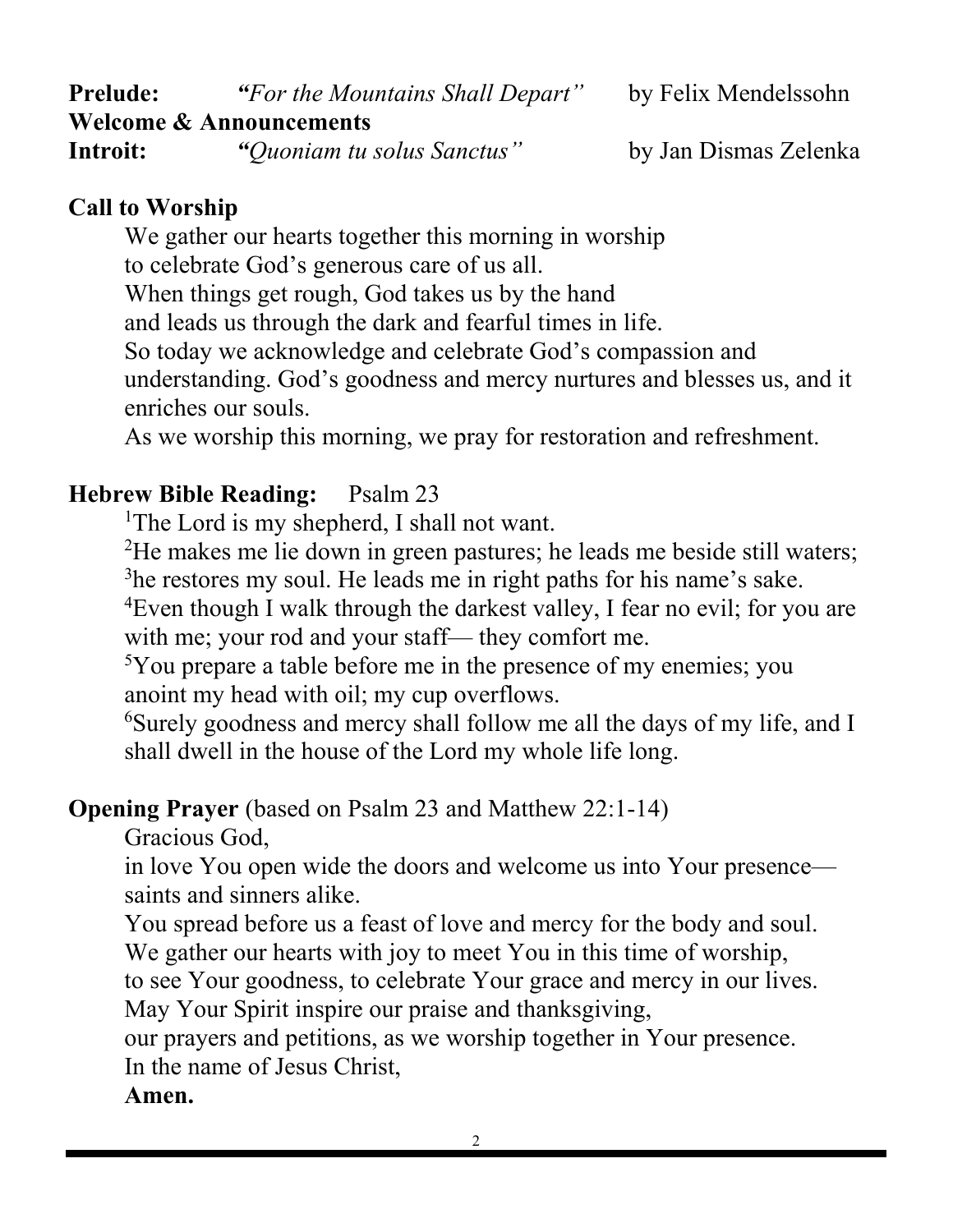#### **Musical Meditation:** #533, Children of God

#### **Hebrew Bible Reading:** 1 Samuel 16.1-13

The Lord said to Samuel, "How long will you grieve over Saul? I have rejected him from being king over Israel. Fill your horn with oil and set out; I will send you to Jesse the Bethlehemite, for I have provided for myself a king among his sons." <sup>2</sup> Samuel said, "How can I go? If Saul hears of it, he will kill me." And the Lord said, "Take a heifer with you, and say, 'I have come to sacrifice to the Lord.' <sup>3</sup> Invite Jesse to the sacrifice, and I will show you what you shall do; and you shall anoint for me the one whom I name to you."<sup>4</sup> Samuel did what the Lord commanded, and came to Bethlehem. The elders of the city came to meet him trembling, and said, "Do you come peaceably?" <sup>5</sup>He said, "Peaceably; I have come to sacrifice to the Lord; sanctify yourselves and come with me to the sacrifice." And he sanctified Jesse and his sons and invited them to the sacrifice.

6 When they came, he looked on Eliab and thought, "Surely the Lord's anointed is now before the Lord." <sup>7</sup> But the Lord said to Samuel, "Do not look on his appearance or on the height of his stature, because I have rejected him; for the Lord does not see as mortals see; they look on the outward appearance, but the Lord looks on the heart." <sup>8</sup>Then Jesse called Abinadab, and made him pass before Samuel. He said, "Neither has the Lord chosen this one." <sup>9</sup>Then Jesse made Shammah pass by. And he said, "Neither has the Lord chosen this one." 10Jesse made seven of his sons pass before Samuel, and Samuel said to Jesse, "The Lord has not chosen any of these." <sup>11</sup>Samuel said to Jesse, "Are all your sons here?" And he said, "There remains yet the youngest, but he is keeping the sheep." And Samuel said to Jesse, "Send and bring him; for we will not sit down until he comes here." <sup>12</sup>He sent and brought him in. Now he was ruddy, and had beautiful eyes, and was handsome. The Lord said, "Rise and anoint him; for this is the one." 13Then Samuel took the horn of oil, and anointed him in the presence of his brothers; and the spirit of the Lord came mightily upon David from that day forward. Samuel then set out and went to Ramah.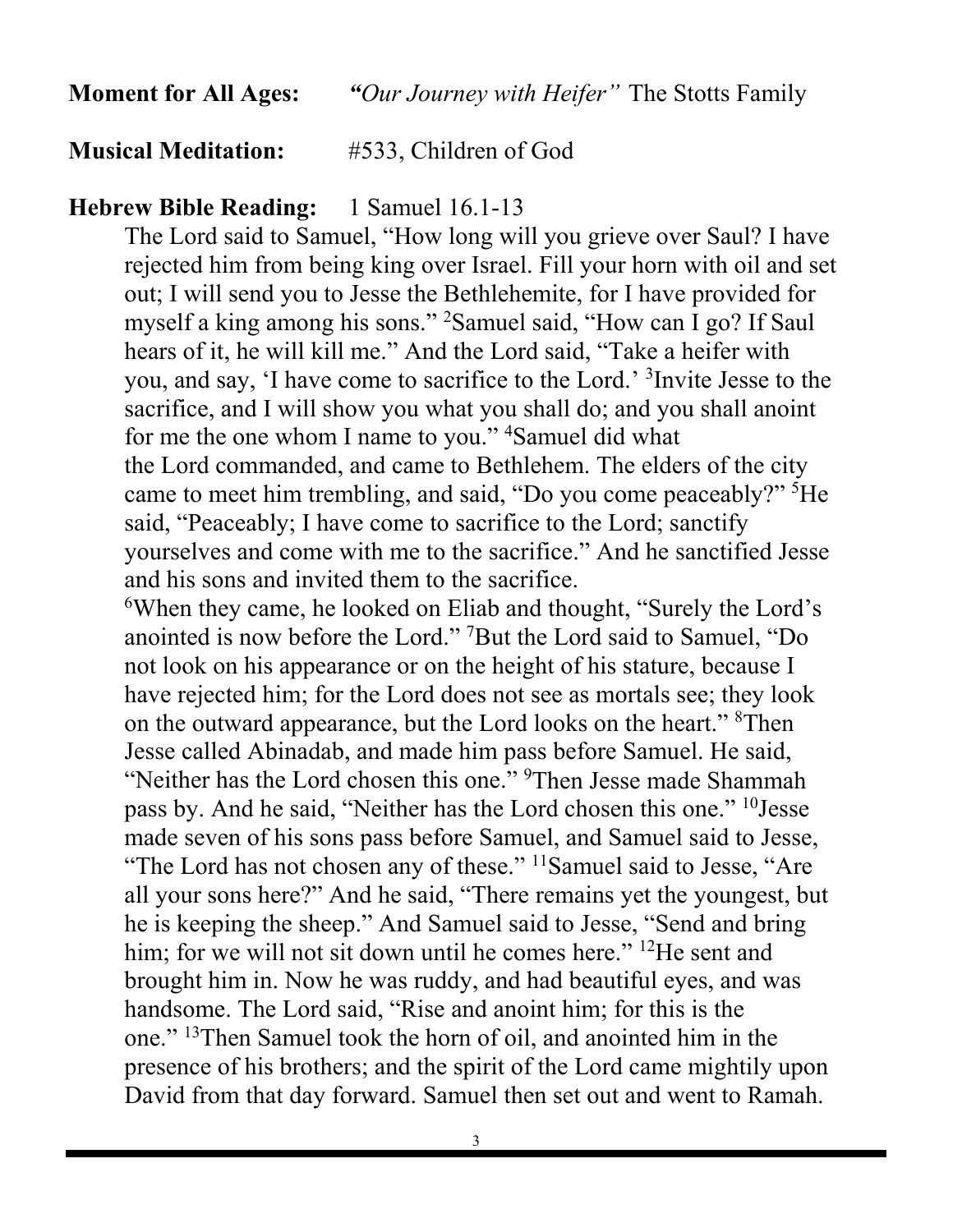**Sermon:** *"Psalm 23 & 1Samuel: Some questions…"* In your experiences of God, how would you describe God? Are you a "good shepherd" to people you lead, mentor and guide? How do you respond to God's generous hospitality?

**Musical Meditation: "***Laus Deo!*" Music by Del'Shawn Taylor,

text by John Greenleaf Whittier

*(This is a world premiere, written especially for our church. Whittier was a Quaker poet and abolitionist from Massachusetts, and he wrote these words upon hearing the bells ringing and the cannons roaring in celebration of the passing of the 13th Amendment on January 31, 1865. He said that this poem "wrote itself, or rather sang itself, while the bells rang." The title "Laus Deo" means "Praise Be to God.")* 

#### **Prayer for All People**

#### **The Lord's Prayer** (Please use the wording that is most meaningful for you.)

*Our Father, who art in heaven, hallowed be thy name. Thy Kingdom come, thy will be done, on earth as it is in heaven. Give us this day our daily bread and forgive us our sins, as we forgive those who sin against us. And lead us not into temptation, but deliver us from evil. For thine is the kingdom, the power and the glory forever. Amen.*

#### **Benediction**

**Postlude:** *"Mache dich, mein Herze, rein"* by Johann Sebastian Bach

*Do you need a meal, a call, spiritual care, or even just a prayer? Contact the Office, a Deacon, or a member of our Care Team.*

To contact Rev. Beth, call the church office at 508-697-6016 or email her at [csccpastor@hotmail.com.](mailto:csccpastor@hotmail.com)

#### **CSCC Deacons**

Deb Sorgman – [debsorgman@gmail.com](mailto:debsorgman@gmail.com) Jae Stotts – jaestotts@gmail.com

**CSCC Care Team**

[centralsquarecareteam@gmail.com](mailto:CentralSquareCareTeam@gmail.com)

Carol Chaffee Phoebe Hogg Bev Mitchell John Scott Rev. Beth Stotts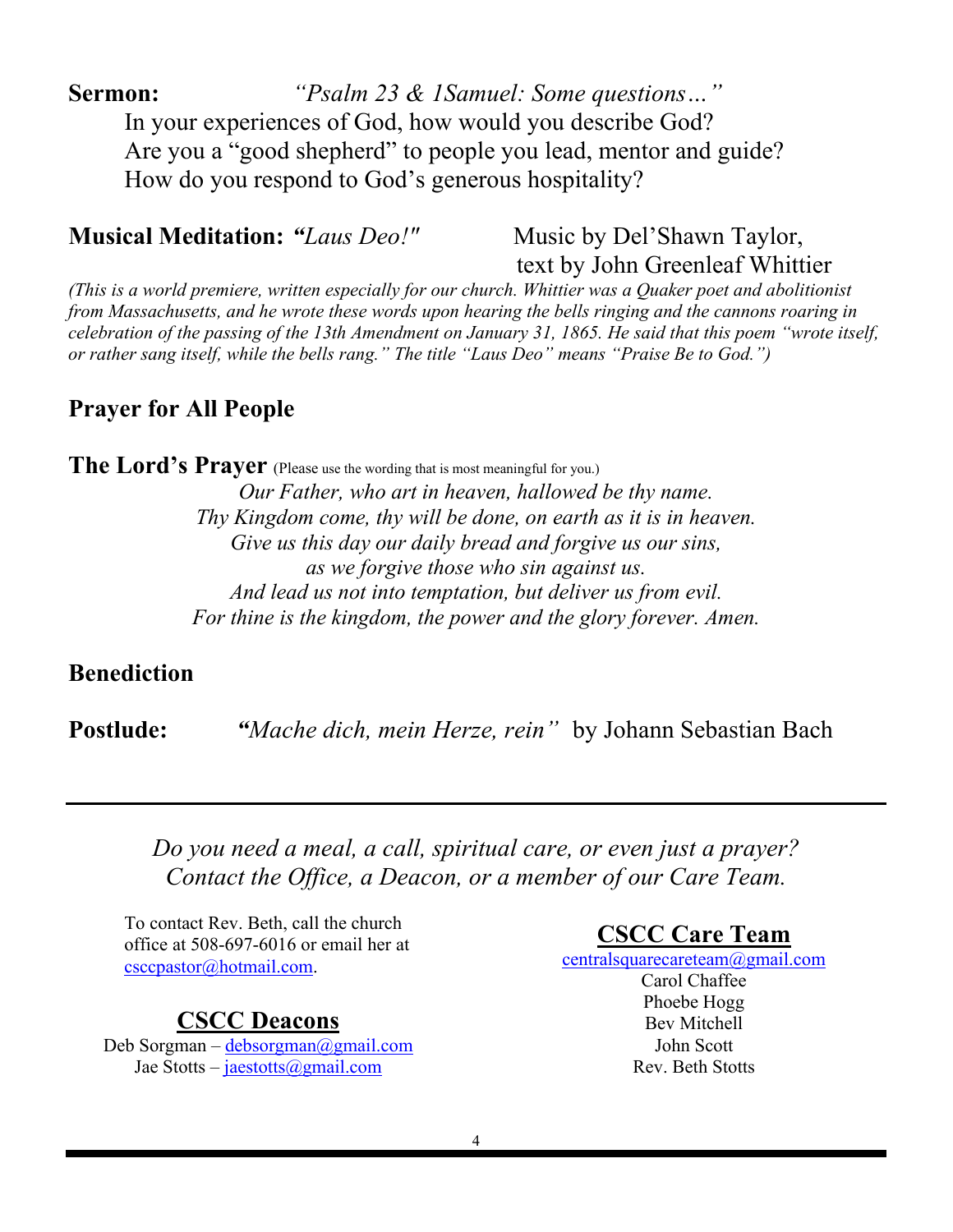### **\*Supporting Our Ministry\***

During this time, we encourage you to continue your support of CSCC, to the degree you are able. Offerings can be made in any of the following ways: \* Checks can be mailed to the church (71 Central Square, Bridgewater, MA 02324) \* Bill-pay through your bank can be set up for one-time or recurring payments \* Payments can be made via the Paypal link at the top of our website home page (www.csccucc.org).

If you have any questions, you can email the Treasurer directly and confidentially at [treasurer@csccucc.com](mailto:treasurer@csccucc.com) or call the church office at 508-697-6016.



**Wednesday, February 2, 2022** - Women's Guild Meeting at 6:30 p.m. via Zoom

**Sunday, February 6, 2022 –** Guest Preacher, The Rev. Greta MacRae

**Sunday, February 13, 2022 -** Annual Meeting at 11:00 a.m. *(this meeting will be held over Zoom. A link will be provided the week before.)*

## **COVID UPDATE**

\_\_\_\_\_\_\_\_\_\_\_\_\_\_\_\_\_\_\_\_\_\_\_\_\_\_\_\_\_\_\_\_\_\_\_\_\_\_\_\_\_\_\_\_\_\_\_\_\_\_\_\_\_\_\_\_\_\_\_\_\_\_\_\_\_\_\_\_\_\_\_\_\_\_\_\_\_\_\_\_\_\_\_\_\_\_\_

Dear Members and Friends of Central Square Church,

The number of COVID cases in our community during this Omicron flare up has surpassed the number of cases we endured a year ago, at the highest peak. Out of an abundance of caution, we are suspending in-person worship on Sunday mornings *until further notice*.

Worship, as always, will be live-streamed via [Facebook Live a](https://www.facebook.com/csccuccbridgewaterma)nd [YouTube](https://www.youtube.com/c/Booth-video) as well as on BTV throughout the week. You can also access worship from our website: www[.csccucc.org](http://csccucc.org/)

In the meantime, please reach out to the church office if you need anything; A meal, a prayer, someone to talk to... we're here for you. You can e-mail us at: office  $\omega$ csccucc.com or call us at 508-697-6016.

In Christ, Rev. Beth, Staff, and the Deacons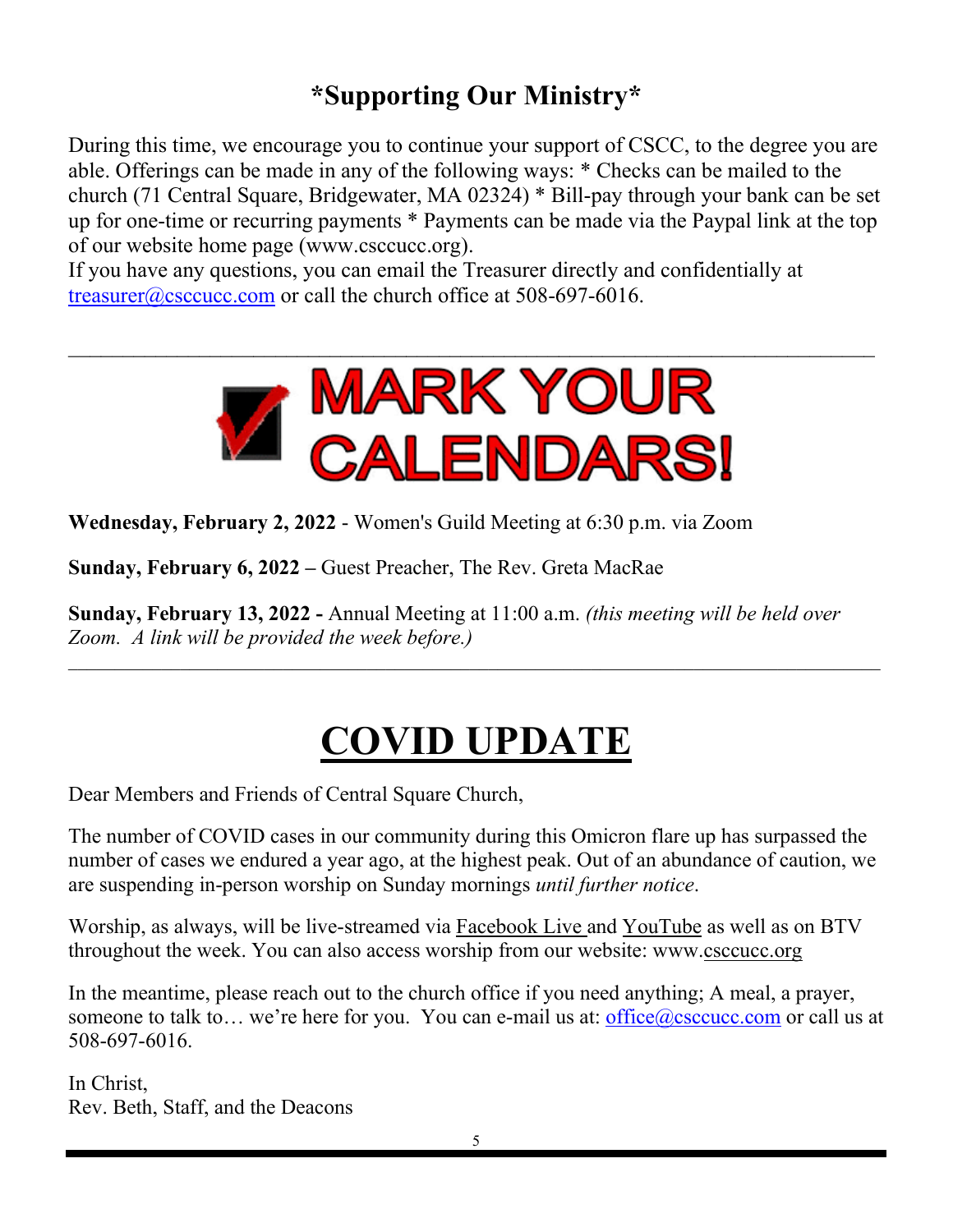

The purpose of our annual meeting, according to our Constitution, Article X, Church Meetings, Section 2: "The Annual Meeting of the Church shall be held on the second Sunday of February for the purpose of receiving/hearing reports of all Officers, Boards, Committees and Organizations and to transact any other business that may legally come before it."

**This is a celebration!** Please come and let us celebrate together the people and ministry of Central Square Congregational Church, United Church of Christ!

Due to COVID concerns, the meeting will be held via Zoom. The Zoom meeting link will be emailed to all those on our email list on THURSDAY, FEBRUARY 10. If you do not get emails from the church regularly, such as the Monday e-blast, please contact Deborah in the church office, and she'll be happy to email it to you personally. The link will also be available on our website EVENTS page that morning (not before).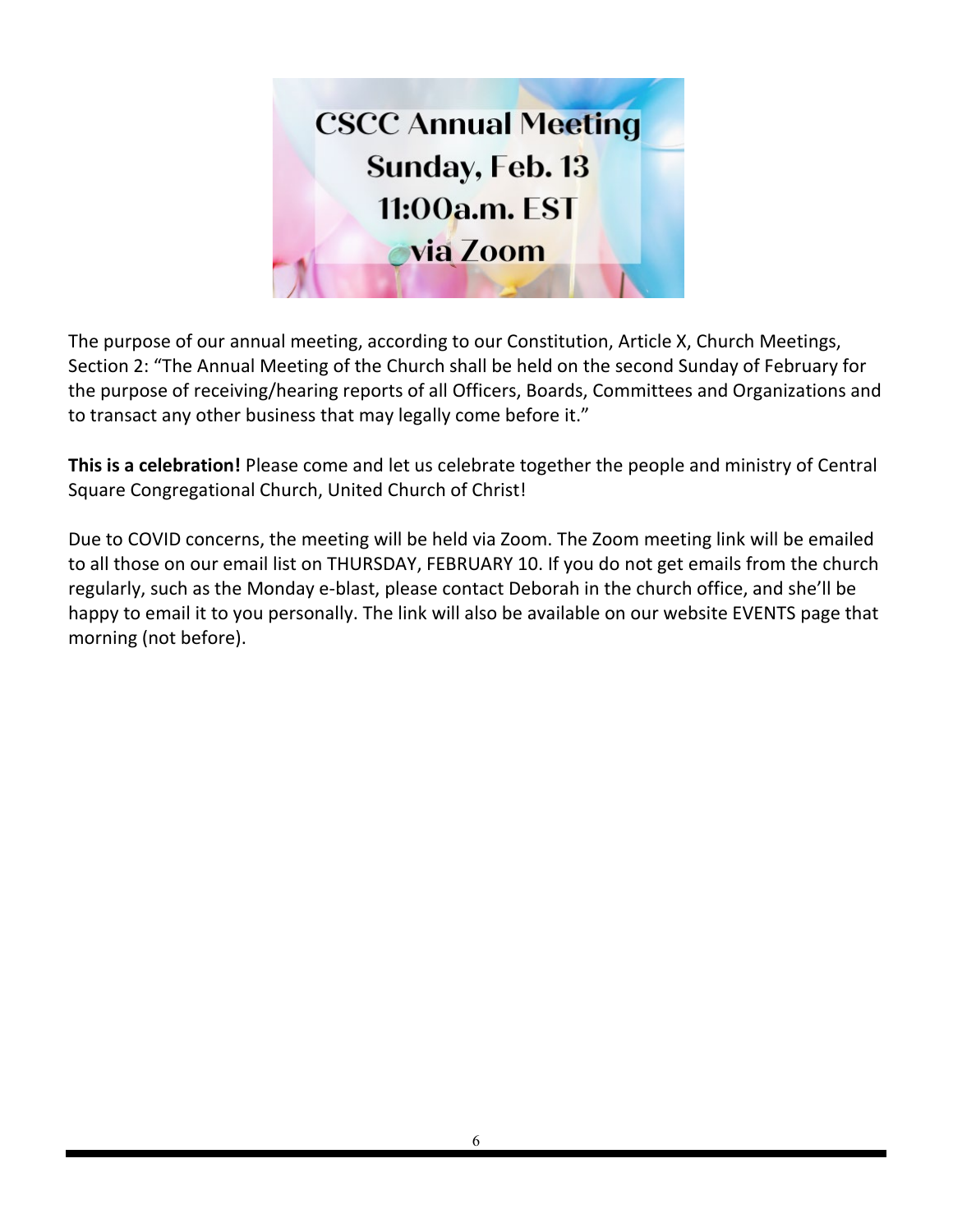# *Laus Deo!*



#### *Music by Del'Shawn Taylor*

*Composed in 2022, commissioned by the Central Square Congregational Church in Bridgewater, MA*

#### *Poetry by John Greenleaf Whittier*

*Written in response to hearing the bells and cannons proclaiming the passage of the 13th Amendment on January 31, 1865*

*Premiered by James Dargan, baritone, and Julia Scott Carey, piano January 30, 2022 Central Square Congregational Church*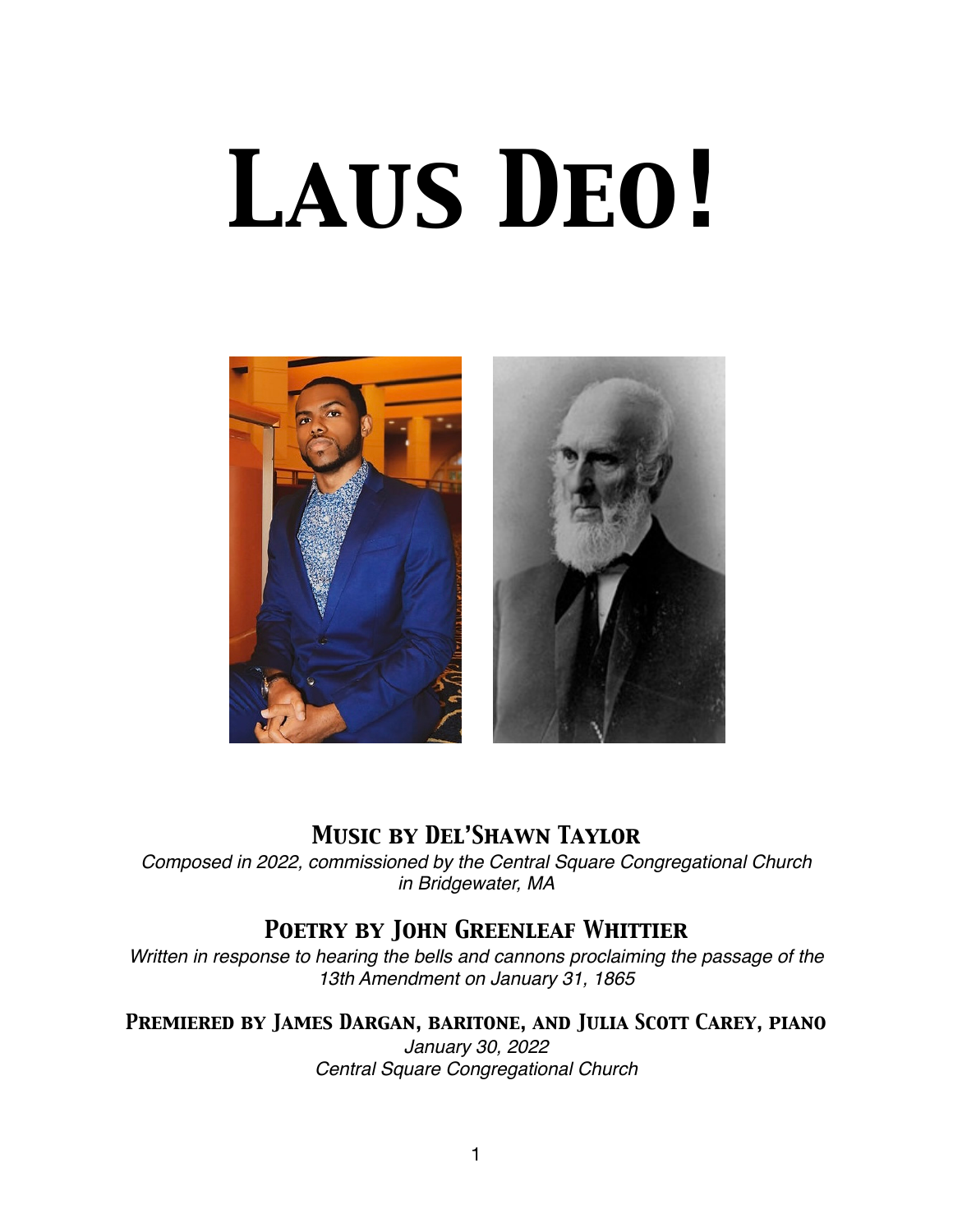#### *Laus Deo!* By John Greenleaf Whittier

It is done! Clang of bell and roar of gun Send the tidings up and down. How the belfries rock and reel! How the great guns, peal on peal, Fling the joy from town to town!

Ring, O bells! Every stroke exulting tells Of the burial hour of crime. Loud and long, that all may hear, Ring for every listening ear Of Eternity and Time!

Let us kneel God's own voice is in that peal, And this spot is holy ground. Lord, forgive us! What are we, That our eyes this glory see, That our ears have heard the sound!

For the Lord On the whirlwind is abroad; In the earthquake He has spoken; He has smitten with His thunder The iron walls asunder, And the gates of brass are broken.

Loud and long Lift the old exulting song; Sing with Miriam by the sea, He has cast the mighty down; Horse and rider sink and drown; "He hath triumphed gloriously!"

Did we dare, In our agony of prayer, Ask for more than He has done? When was ever His right hand Over any time or land Stretched as now beneath the sun?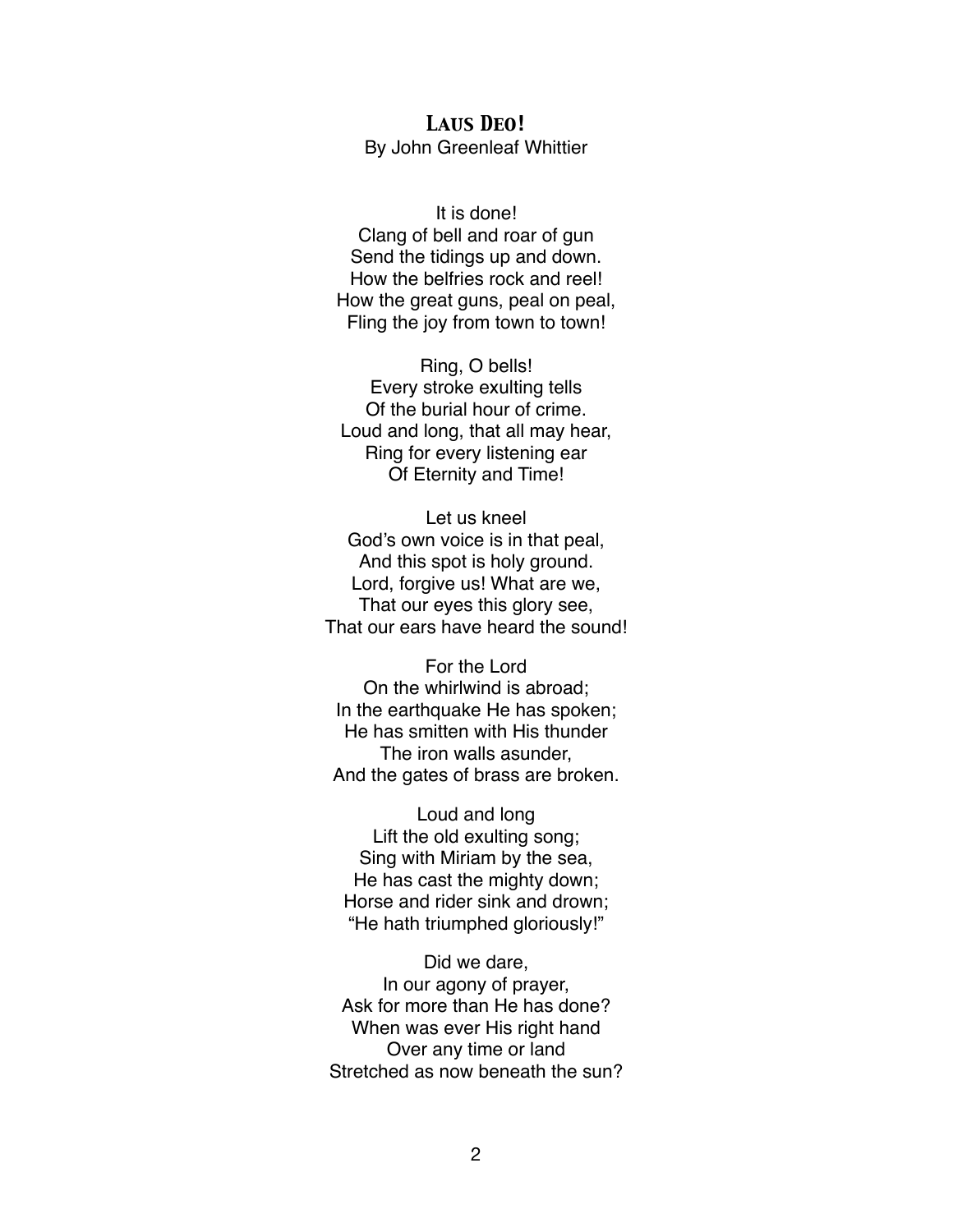How they pale, Ancient myth and song and tale, In this wonder of our days, When the cruel rod of war Blossoms white with righteous law, And the wrath of man is praise!

Blotted out All within and all about Shall a fresher life begin; Freer breathe the universe As it rolls its heavy curse On the dead and buried sin!

It is done! In the circuit of the sun Shall the sound thereof go forth. It shall bid the sad rejoice, It shall give the dumb a voice, It shall belt with joy the earth!

Ring and swing, Bells of joy! On morning's wing Send the song of praise abroad! With a sound of broken chains Tell the nations that He reigns, Who alone is Lord and God!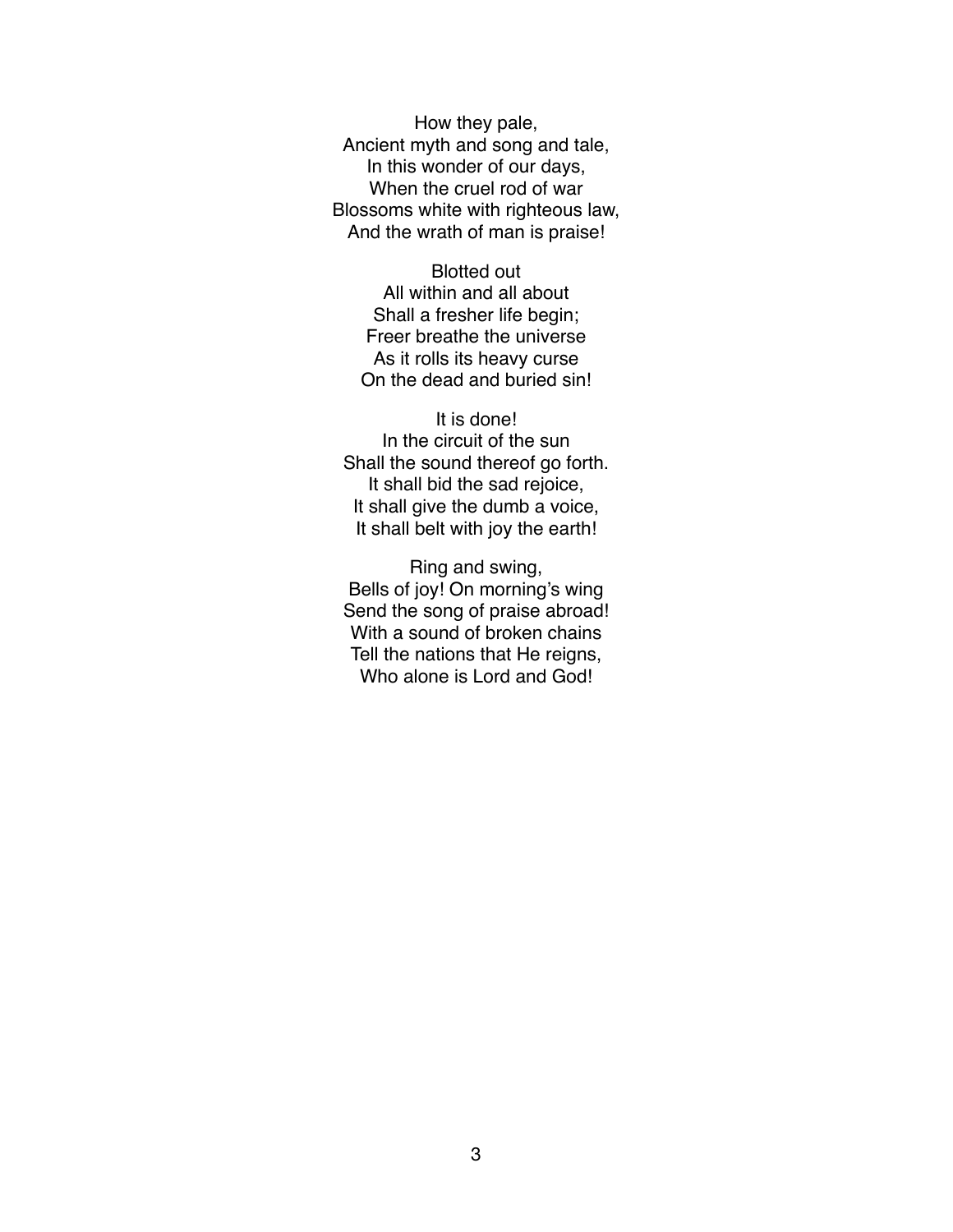#### *Some background information on John Greenleaf Whittier and the 13th Amendment, written by Julia Scott Carey, Followed by an interview with Composer Del'Shawn Taylor*

*——————————*

As poet John Greenleaf Whittier sat in the sacred stillness of the Amesbury Friends Meeting House, the silence inside the quaint New England building was a marked contrast from the joyous cacophony of the outside world, where bells pealed, cannons roared, and jubilant shouts erupted on the streets. Through the silent worship of that ordinary and yet monumental midweek meeting, Whittier (in keeping with the tenets of his Quaker faith) waited for his heart to open to the light and truth of God's word. As he sat, he heard more than the triumphant clamor of bells and cannons. In a poem he would put to paper that very day, a poem which he would later tell a friend "wrote itself, or rather sang itself, while the bells rang," Whittier described the sounds which resonated deep inside his soul that day  $-$  he heard the sound of broken chains; he heard the song that Miriam sang in the Old Testament when the Israelites escaped from bondage in Egypt; he heard God's own voice. "Laus Deo!" — or "Praise Be to God!" — Whittier wrote at the top of his poem. As his biographer Samuel T. Pickard would later state, Whittier "had given thirty years of his life to bring about this event, and his whole heart went out in praise to God, who had 'smitten with his thunder the iron walls asunder.'"

On January 31, 1865, the Thirteenth Amendment to the United States Constitution was passed by Congress. It would be signed by President Abraham Lincoln the following day, and ratified by the necessary twenty-seven states the following December. Declaring that "neither slavery nor involuntary servitude, except as a punishment for crime whereof the party shall have been duly convicted, shall exist within the United States, or any place subject to their jurisdiction," the Amendment marked the formal end to two hundred and fifty years of what Lincoln had once called "a state of oppression and tyranny unequalled in the world" — the system of American slavery.

The Governor of Massachusetts at the time, John A. Andrew, issued an order stating that as soon as the news of Abraham Lincoln's signing of the Amendment was received via telegraph, "a salute of one hundred guns shall be fired on the Common," with the additional recommendation that "church bells throughout the State be rung at the same hour." It was these proscribed celebratory cannons and bells which inspired Whittier in his poem "Laus Deo!"

John Greenleaf Whittier, though a white man living in a free state and therefore not personally affected by slavery, was an ardent and devoted abolitionist, penning dozens of anti-slavery poems in the decades leading up to that triumphant day when the bells and cannons echoed across Boston Common. Though he did serve one term in the Massachusetts State Legislature, he worked primarily behind the scenes as a lobbyist and writer, becoming known as the "Laureate of the Liberty Party" (the Liberty Party was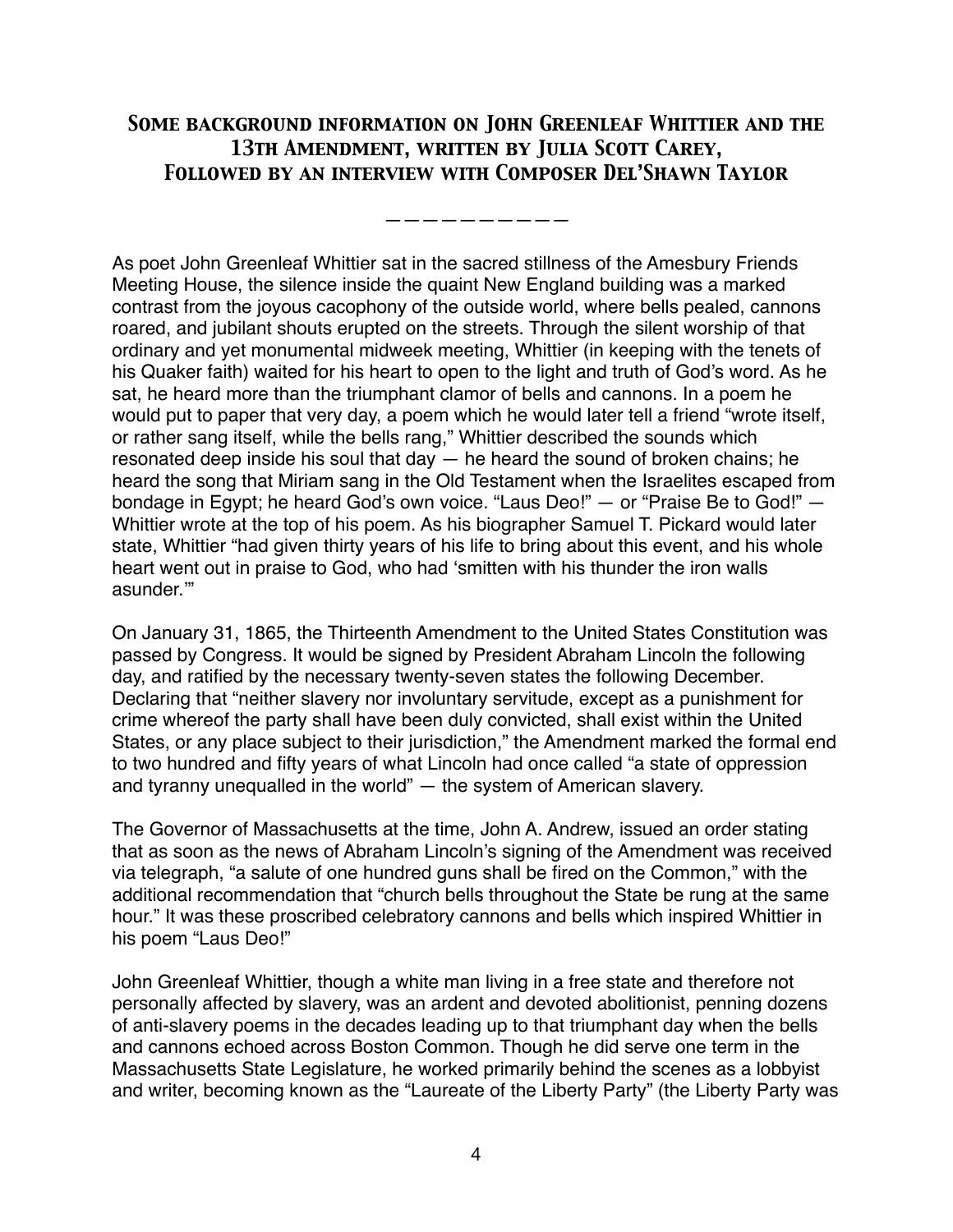a short-lived political party devoted to the anti-slavery cause in the years leading up to the Civil War). As he strongly preferred expressing himself through the written word rather than through oration, he was not one of the more public-facing members of the abolitionist movement.

Earlier in his career, though, Whittier did frequently travel to and speak at abolitionist meetings, and one run-in with a violent pro-slavery mob showed Whittier on a personal level how dangerous it truly was to fight against slavery. In 1835, while Whittier was visiting Concord, New Hampshire, a crowd of anti-abolitionists rioted, hurling stones and rotten eggs at him. Fortunately, all of the stones missed hitting him in the head, and he escaped thanks to the heroism of some local townspeople. However, he was haunted by the memory of the experience forever (even though he appeared relatively unshaken by the event in public interviews with the press), telling Samuel Pickard that he "could remember the sound of the stones that missed their aim and struck the wooden fences by his side, and that it made him realize how St. Paul felt when he was thrice stoned." Whittier kept the coat he had worn that day (which could never successfully be cleansed of rotten eggs) through the end of the Civil War, as a tactile reminder of the fight he had undertaken. Years later, he encountered a man who confessed to having been one of the Concord rioters. Whittier asked the rioter what the mob's plan had been if Whittier had not escaped, and the man admitted that the mob intended to forcibly paint Whittier's face black as a mockery of his fight for racial justice, and that "tar and feathers were also in readiness."

It was an extremely dangerous time to be an abolitionist, even in Boston, where the abolitionist movement had not yet achieved the prominence and acceptance that it would closer to the War. Just a few months after the Concord riot, Whittier's friend, the well-known abolitionist journalist William Lloyd Garrison, was also brutally attacked by rioters, who dragged Garrison through the streets of Boston, nearly killing him. Garrison was placed in the Leverett Street Jail overnight for his own protection, where he was visited by Whittier. Whittier saw his own recent peril reflected in his colleague Garrison's plight — "I could sympathize with him," Whittier explained — not merely for the obvious reason that both Whittier and Garrison had faced a riotous mob, but for an even more specific reason: in the cases of both the Concord Riot and the Boston Riot, the mob's original intended target was actually not Whittier or Garrison, but rather George Thompson, an extremely famous British abolitionist and orator who was visiting the United States at the time. When Whittier met up with Thompson after escaping from the Concord rioters and relayed the harrowing tale of his stoning (the stones having been intended for Thompson's head), Thompson was stoically unperturbed — by the year 1835, Thompson was already well aware of what was involved in the fight for universal liberty. He knew he would have to have the courage to face violence, riots, and the occasional assassination attempt.

Whittier and Garrison remained close colleagues throughout the following three decades of the fight against slavery, their respective personalities and voices balancing each other's. Garrison had announced his presence on the Boston abolitionist scene like a blazing trumpet, rending the cautious stagnation of city's morality with an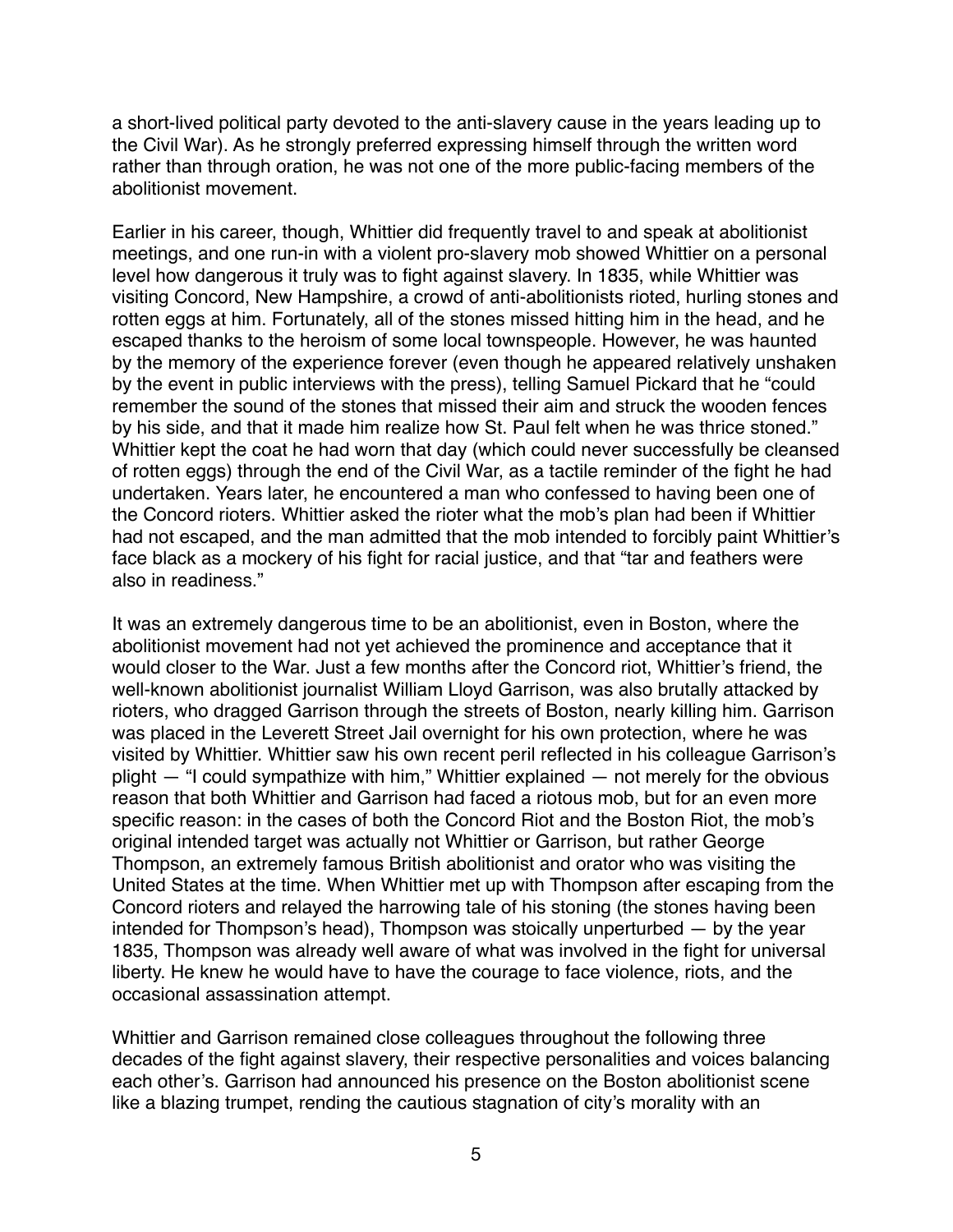uncompromisingly ferocious salutatory editorial in the first issue on his newspaper "The Liberator," on January 1, 1831: "I am in earnest — I will not equivocate — I will not excuse — I will not retreat a single inch — AND I WILL BE HEARD!" Whittier read and contemplated Garrison's words, as he was building up the courage to devote his own life to the anti-slavery cause. As told by Samuel Pickard, Whittier "counted the cost with Quaker coolness of judgment," deciding to join Garrison and the other abolitionists "deliberately and after serious consideration."

When the news of the 13th Amendment's passage broke, Garrison published an editorial in the February 3, 1865 issue of "The Liberator," under the heading "Laus Deo! — Hallelujah!" (I am not personally sure if Whittier was aware of or inspired by Garrison's usage of the term "Laus Deo" when he chose the title for his own poem in response to the 13th Amendment, although it is certainly a possibility, since his poem was first published on February 9). In his editorial, Garrison referred to the Amendment as "the greatest and most important event in the history of congressional legislation. It is better than all the military and naval victories of the war…Henceforth, in deed and in truth, America is to be 'the land of the FREE' — 'where breathes no castled lord nor cabined slave.'" (The latter phrase quoted by Garrison is taken from the poem "Connecticut" by Fitz-Greene Halleck.)

Garrison chose to cease publication of "The Liberator" after the 13th Amendment was ratified, selecting December 29, 1865 as the date of its final issue. In the final issue, Garrison reprinted his 1831 Salutatory editorial that had so roused Whittier's conscience, side-by-side with a Valedictory editorial in which he bid farewell to his loyal readers. Even as he celebrated the nation's accomplishments, though, he sounded an ominous warning about the future fight for true racial equity  $-$  "I see a mighty work of enlightenment and regeneration yet to be accomplished at the South, and many cruel wrongs done to the freedmen which are yet to be redressed; and I neither counsel others to turn away from the field of conflict, under the delusion that no more remains to be done, nor contemplate such a course in my own case."

Indeed, in spite of the monumental achievement of the 13th Amendment, which Whittier celebrated in "Laus Deo," the amendment was not a true ending nor a resolution to the fight for racial justice. It is so tempting to read only the part of the sentence which states "Neither slavery nor involuntary servitude shall exist within the United States," without pausing to reflect on the implications of that other part of the sentence, and its effect on the ensuing race relations in the United States — "except as a punishment for crime."

In his groundbreaking, Pulitzer Prize-winning book, *Slavery By Another Name*, author Douglas A. Blackmon outlined how the legalization of involuntary prison labor (which was ratified into the very fabric of emancipation in this country, through its inclusion in the 13th Amendment) became a part of the post-war economy of the Southern United States, leading to mass incarcerations specifically targeting Black formerly-enslaved people: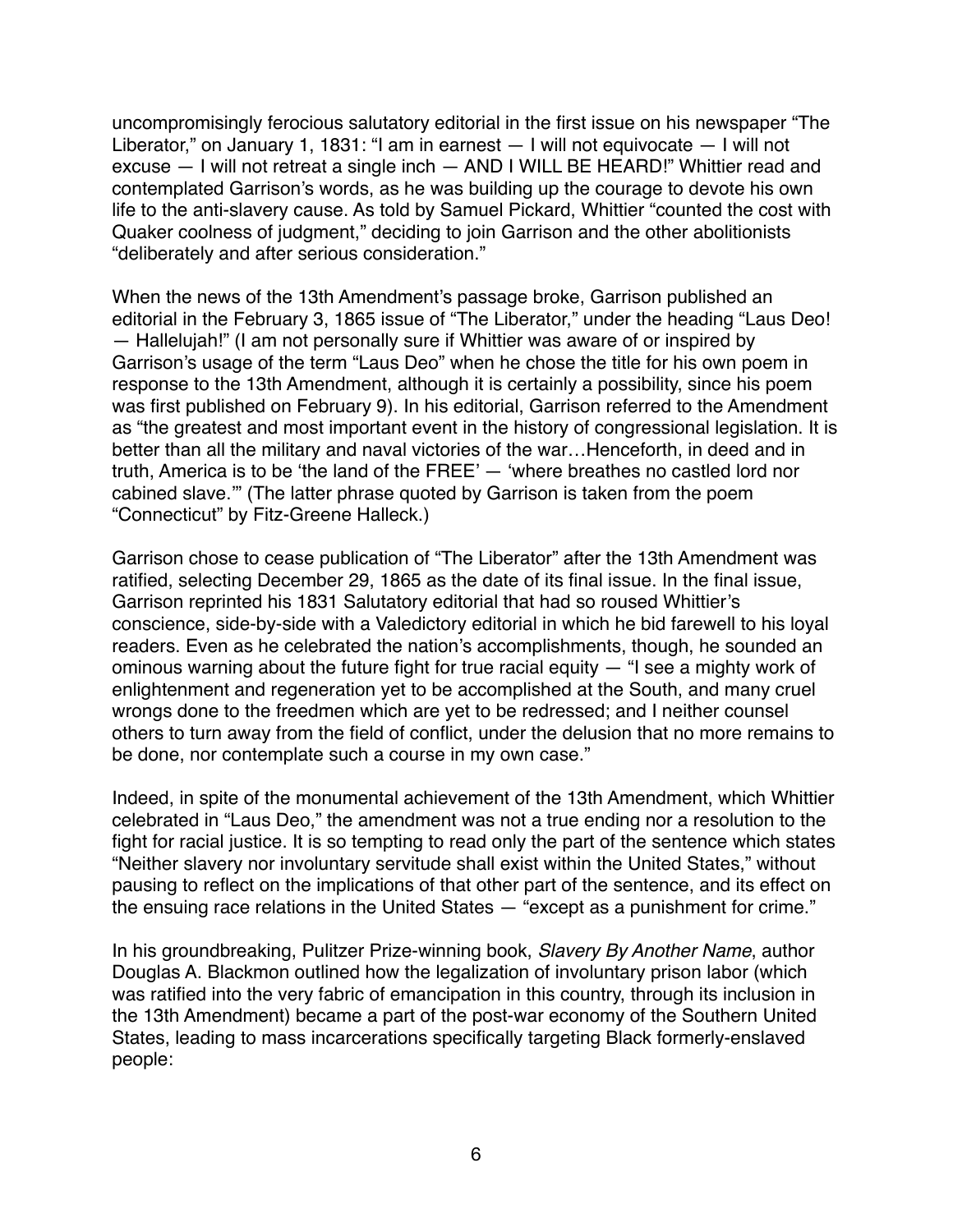"With the southern economy in ruins, state officials limited to the barest resources, and county governments with even fewer, the concept of reintroducing the forced labor of blacks as a means of funding government services was viewed by whites as an inherently practical method of eliminating the cost of building prisons and returning blacks to their appropriate position in society. Forcing convicts to work as part of punishment for an ostensible crime was clearly legal too; the Thirteenth Amendment to the Constitution, adopted in 1865 to formally abolish slavery, specifically permitted involuntary servitude as a punishment for 'duly convicted' criminals. Beginning in the late 1860s, and accelerating after the return of white political control in 1877, every southern state enacted an array of interlocking laws essentially intended to criminalize black life."

Obviously, Whittier's poem was an immediate celebratory response to the 13th Amendment's passage, written before the Reconstruction Era had even begun, and therefore doesn't delve into the nuances of the Amendment's longer-term implications. However, I selected composer Del'Shawn Taylor to set Whittier's words because I am familiar with Del'Shawn's work and knew he would add his own personal perspective and depth to Whittier's vision of triumph. Del'Shawn graciously agreed to answer a few questions about his compositional process, and our interview is included below:

——————————

**Julia Scott Carey**: Del'Shawn, it is such an honor to have the chance to premiere your setting of John Greenleaf Whittier's words. Whittier's poem "Laus Deo" is a praiseful celebration of the abolition of slavery in the United States by means of the 13th Amendment, and I recall that at the time you delivered the score to me, you said it was "good for your soul to set a text that was joyous and in celebration, rather than oppression." I'm aware that at virtually the same you were composing this piece for me, though, you were also setting the words of a poet named James Soto, who was currently experiencing incarceration, whose poem "Why They Wanna Cage Us" proclaims in the middle of the text: "Abolish 13th Amendment — don't try to cage us." I'm guessing it must have been quite an interesting experience for you reconciling these two diametrically opposed perspectives on the same Amendment — but then again, it's kind of the like the two diametrically opposed parts of the Amendment itself, proclaiming liberty throughout the land while also cementing in place the enforced labor system of the prison industrial complex. I'm curious if it was at all challenging for you, artistically or personally, to set these two texts at the same time?

**Del'Shawn Taylor**: Julia, the honor is all mine. Thank you for the opportunity to set Whittier's jubilant poem. You are correct, I did state that it was "good for my soul to set a text that was joyous and in celebration, rather than oppression." As a composer, I believe that I have an obligation to use music to first capture the attention of the world and then, through the marriage between music and the specific text, transform their way of thinking by sharing stories from the unheard or forgotten.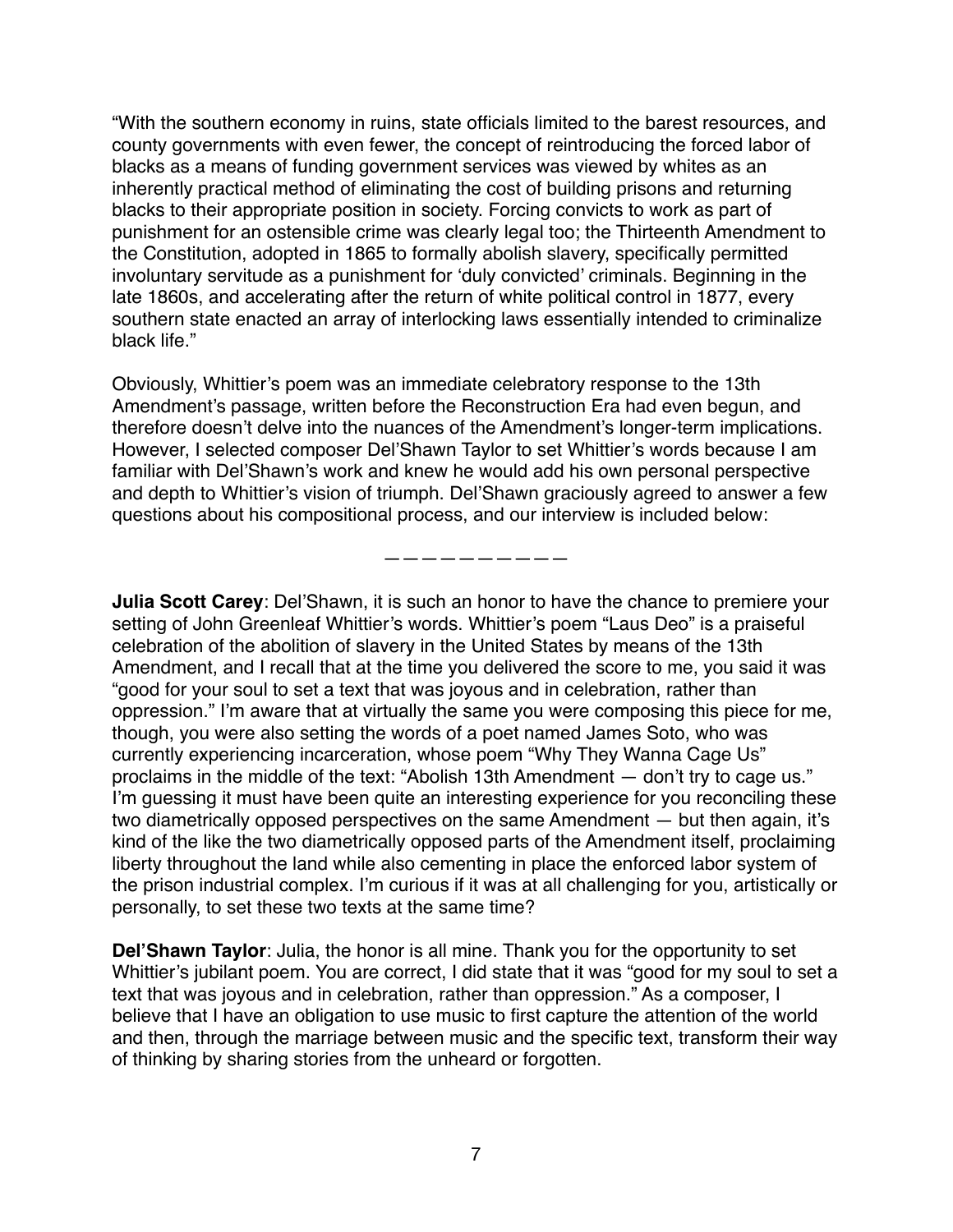In response to your question, surprisingly, it was not challenging for me, artistically or personally, to set these two texts at the same time. The ease or lack of challenge was the result of, as you put, "the diametrically opposed parts of the Amendment" which are apparent when comparing Whittier's and Soto's poems. This allowed for me to sit in two camps of compositional themes rooted in historical perspective: hopeful jubilation, and "hope" realized. From Whittier's perspective, the 13th amendment was the congressional ratification of the persistent hope and tears of African Americans and congressional support for abolitionists, who were sacrificing their privilege to persistently and perilously ensure that African Americans were treated equally. Soto's perspective is a longitudinal report or realization of the hopeful jubilation of Whittier, his fellow abolitionist, and the newly "freed" African American slaves. The perspective you provided from Blackmon's *Slavery By Another Name* highlights a part of American history that is not found in our history books. Before I dive into that, I want to highlight another important concept from this powerful book:

"Dispelling that confusion and ensuring the dominant position of whites in general – and Englishmen in particular – colonial legislatures, especially in Virginia, South Carolina, and later, Georgia, began in the 1650s to systematically define residents by color and lineage. The intentions were twofold: to create the legal structure necessary for building an economy with cheap slave labor as its foundation, secondly, to reconcile bondage with America's revolutionary ideals of intrinsic human rights. Blacks could be excluded from the Enlightenment concepts that every man was granted by God individual freedom and a right to the pursuit of happiness because colonial laws codified a lessthan-fully human status of any person carrying even a trace of Black or Indian blood. Instead of embracing the concept that regardless of color 'All men are created equal,' with no king or prince born to higher status than any other, colonial leaders extended a version of 'royal' status to all whites."

Over two hundred years later, when the 13th Amendment was forged, this equalityopposed ideology, that was baked into the founding of our country, mutated and evolved into slavery by another name. This occurred first in the South, because as Blackmon writes:

"The Civil War settled definitively the question of the South's continued existence as a part of the United States, but in 1865 there was no strategy for cleansing the South of the economic and intellectual addiction to slavery. The resistance to what should have been the obvious consequence of losing the Civil War — full emancipation of the slaves and shared political control between blacks and whites — was so virulent and effective that the tangible outcome of the military struggle between the North and the South remained uncertain even twenty-five years after the issuance of President Abraham Lincoln's Emancipation Proclamation. The role of the African American in American society would not be clear for another one hundred years."

After the Civil War, and through the loophole in the 13th Amendment that states that slavery shall be permitted "as a punishment for crime whereof the party shall have been duly convicted," in the South they criminalized Black livelihood in order to once again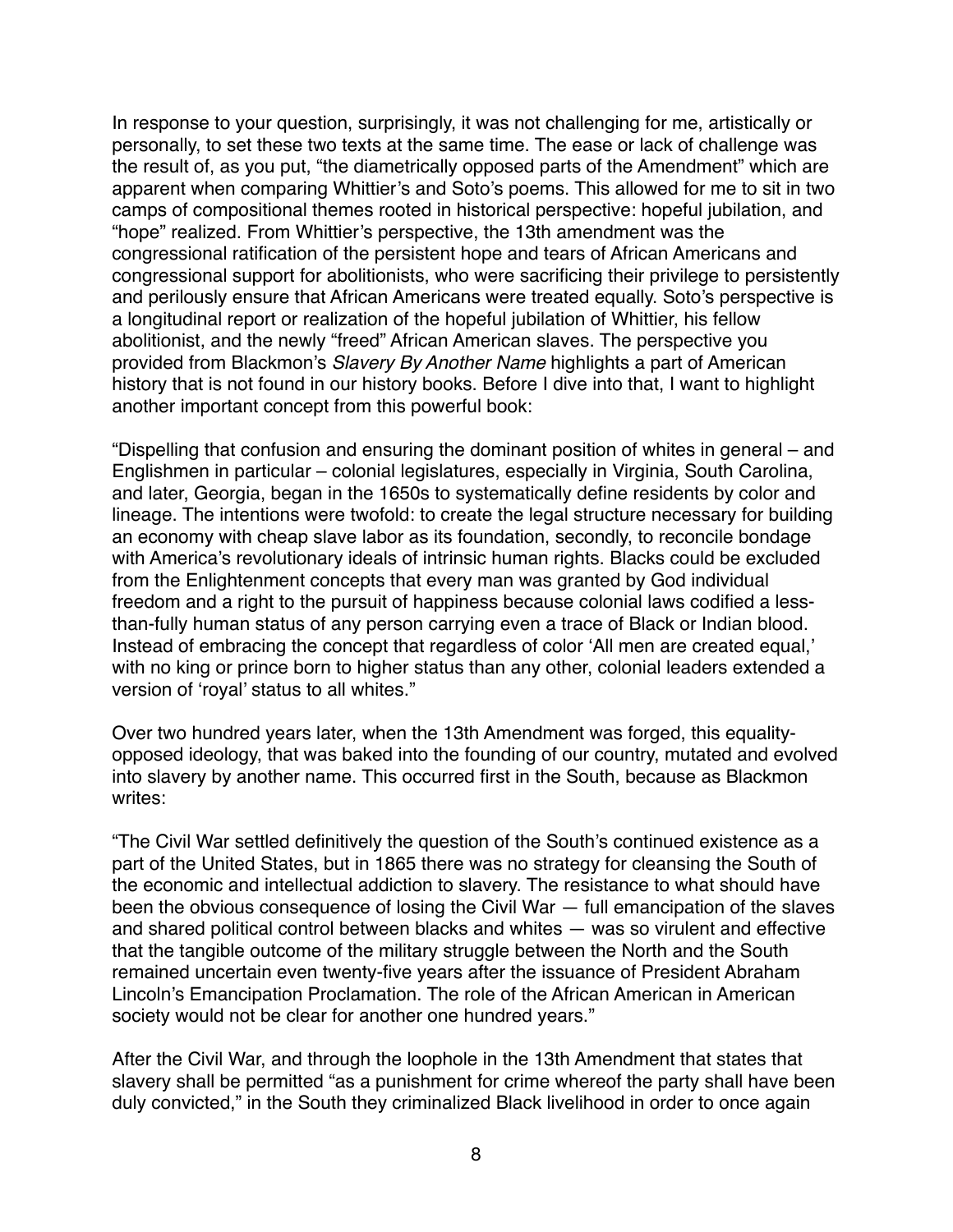exploit Black lives for Black labor to rebuild the south. As W.E.B. Du Bois put it, "[slaves] went free; stood a brief moment in the sun; then moved back again toward slavery." Blackmon calls it, "slavery by another name." From the last 1800's to the present day, slavery continued to evolve to support the founding fathers' supremacy-rooted ideology. It evolved from Jim Crow to the mass incarceration of Black men and women and other people of color. This is what James Soto highlights in his poem, "Why They Wanna Cage Us." While conversations are occurring, until we can address the white supremacist ideology that our country was built upon, the initial jubilance felt among my ancestors and abolitionists like Whittier will never be fully realized, and the many will continue to ask, to sing, "Why do they want to criminalize us and our way of life?" "Why do they profile us?" "Why do they deny us jobs, homes, and opportunities?" "Why they wanna cage us?"

**Julia**: The first time I read this poem, it seemed like it was just calling out to be set to music (both because of the imagery in it, and because Whittier said the words "sang themselves" while the bells announcing the 13th Amendment rang). But Whittier's own Quaker tradition largely eschewed organized singing, believing it to be a diversion from spontaneous worship, and the words came to him in the midst of a silent worship meeting. In spite of being birthed within a silent spirituality, though, it is a very noisy poem — there's the literal noise of the cannons and the bells, and the metaphorical sounds of the broken chains and the voice of God. I'm curious about your own thought process as you went about adding sound to Whittier's words. Did you intend to paint his imagery through music, especially the pealing of the bells? Were you in any way influenced by a faith tradition — Whittier's or your own? What other musical styles impacted your work?

**Del'Shawn**: You know, it took me some time to transition from the Soto to Whittier, largely because when I started setting the "Laus Deo," I was adamant that I wanted to use a bell-like motif throughout the composition. Once I abandoned this approach, I returned to my standard approach of letting the text inspire a melody and the melody inspire compositional development, and I was able to get to work.

Text painting is a tool that I use a lot in my music and most definitely intended to use it in this piece. As previously stated, I did want to emphasize the sound of bells throughout the composition. In the opening of the composition you can hear the sound of the bells calling attention to all who are near. That is also present in the interludes between the verses and the theme presented in the final measures of the accompaniment. As joy ran rampant at the announcement of the 13th Amendment, I imagined that there was a great deal of dance, so I wanted to use 6/8 to create the feeling of dancing and use the percussiveness of the piano to further that celebratory idea. With faith in mind, I wanted to be sure to infuse gospel in this composition. I waited to bring that out in the final verse and changed the meter to 4/4 to extend and emphasize the joy and praise. Nothing makes you dance, sing, and even shout like gospel music. There is no better time to do either of these three things than when celebrating one's liberation or the liberation of those you hold dear.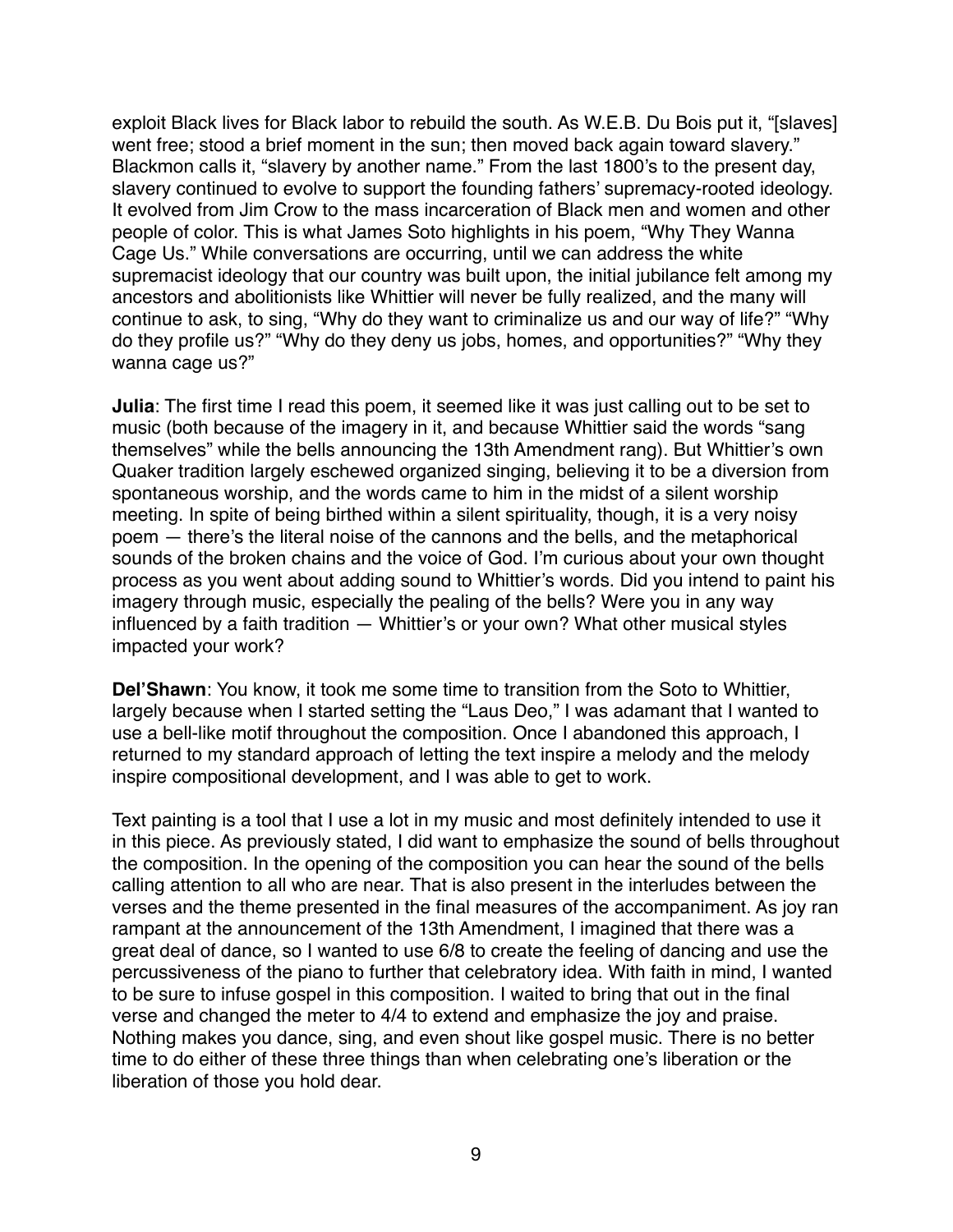**Julia**: Have you primarily set the words of living poets, or have you set other works by older poets such as Whittier? When you set the words of an older poet, to what extent does their world and their time period impact your compositional decisions and your approach to their words?

**Del'Shawn**: I have set the texts of a variety of poets from Paul Laurence Dunbar to Emily Dickinson. I set and adapted Dunbar's "We Wear the Mask" for a commission from the Cincinnati Song Initiative and Dickinson's "Because I Could Not Stop for Death" for a premiere with Babel, a brilliant Canadian choral ensemble led by Dr. Elaine Choi. I also write my own texts. For a commission from the Thompson Street Opera Company, I wrote the text for my monodrama based on Mamie Elizabeth Mobley, the mother of Emmett Til. I also have had the pleasure of collaborating with living librettists and poets like J.D. October and Parris Lewis. So far, the time period has not played a major role in my composition style concerning the art songs, choral, or chamber music that I have written. For me, it is about what melody sings from my soul as I recite the text over and over again. That being said, I am currently the composer for the musical adaptation of the award-winning book *Stars in the Sky*, which tells the stories of the first African Americans in aviation, specifically stewardesses. It will be workshopped in NYC later this year. For this musical, I am writing some of the texts and am working with a librettist. In this instance, the text has inspired some of the music as there are depictions of different decades and the music should match.

**Julia**: Do you see music (and your work in particular) as an instrument of social change? What message do you intend to share with the world through your compositions?

**Del'Shawn**: 100% yes. I started off my music career as a baritone and won a few national and international competitions, but it was during that time that I realized how many stories of people who looked like me were not being told in art song, in opera, in chamber music, etc. Understanding the power the composers and librettist have to tell stories, I ventured down this path to tell the stories of the unheard and unsung, with the outcome to unite my music with their voices to be artistic agents for social change.

More than half of my work is crafted to bring attention to stories that I believe once heard and learned from can be a catalyst for social change. "Why They Wanna Cage Us," "We Wear the Mask," and "How Much Longer" are three of my most favorite compositions that I have written so far, because they amplify voices of Black and brown people and spark the conversations that hold us to duty that James Baldwin talks about when he says:

"If we — and now I mean the relatively conscious whites and the relatively conscious blacks, who must, like lovers, insist on, or create, the consciousness of the others — do not falter in our duty now, we may be able, handful that we are, to end the racial nightmare, and achieve our country, and change the history of the world."